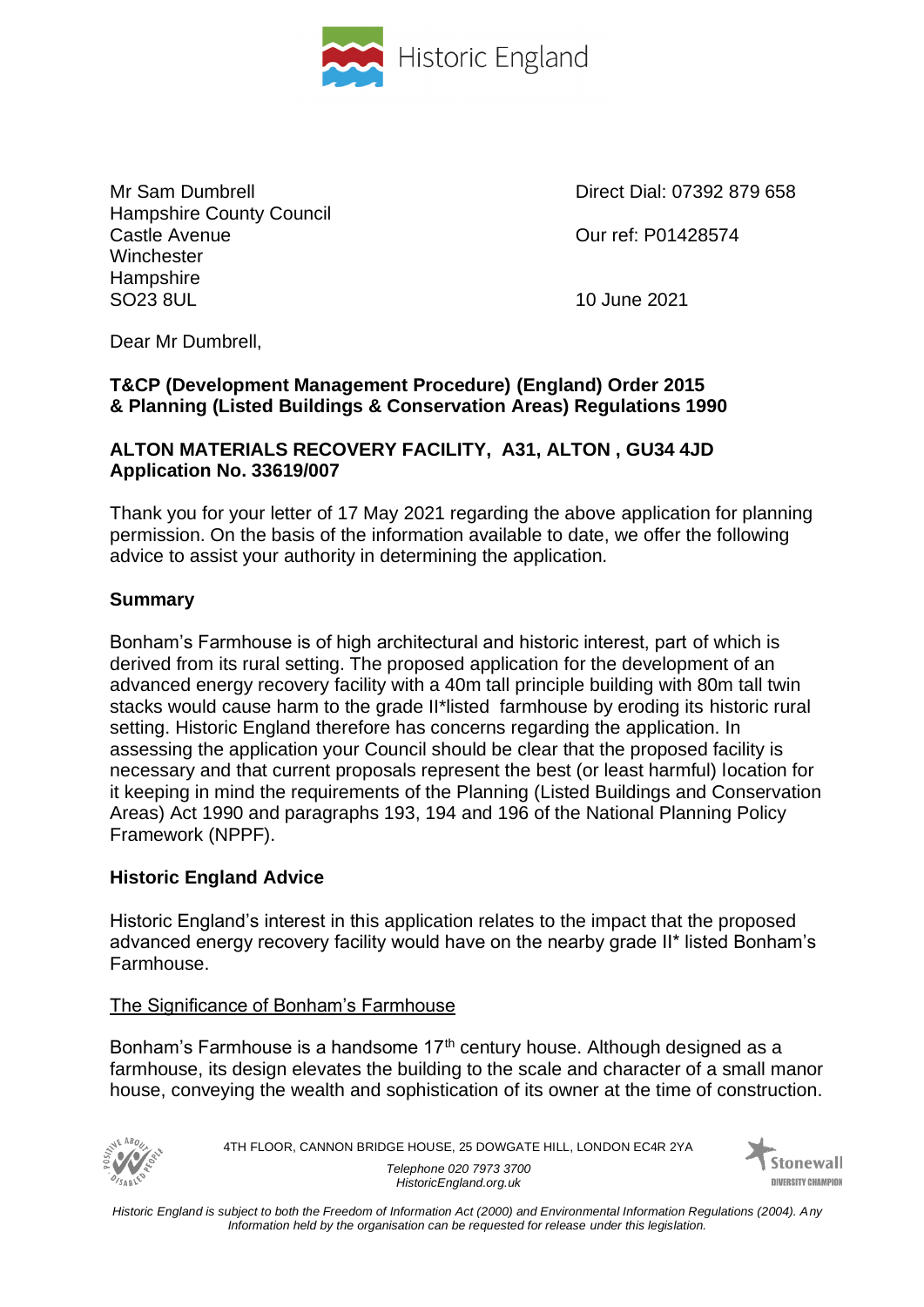

The rural setting of the house makes an important contribution to its significance. The surrounding greenery acts as a backdrop to views of the building, enhancing its beauty, intentionally placing the house in a countryside setting giving it primacy within the landscape. The building's relationship with the surrounding rural landscape acts as a reminder of the function of the building as the centre of a farm complex. As many of the farm buildings once associated with the farmhouse have been demolished, the visual link with the land farmed from the house is particularly important.

#### The current development proposals and their impact on the significance of designated heritage assets

The application is seeking planning permission for the construction and operation of an advanced energy recovery facility immediately south of the A31. This would comprise a power station for the recovery of energy generated from non-hazardous residual waste with a maximum building height of 40m and twin stacks of 80m.

This development would harm the significance of Bonham's Farmhouse through changes to its setting. The nature of this harm is illustrated in Fig. 5.6n of the Environmental Statement (Viewpoint 13) which is taken from north of Bonham's Farmhouse looking south. In this image, the twin stacks are particularly visible when looking towards the historic farm complex, with the main building to a lesser extent. This impact is shown to increase in winter, with the stacks and main building's presence becoming more easily discernible, eroding the historic rural setting associated with the farm to such an extent that at least a moderate level of harm is caused to the Farmhouse's significance.

#### Legislative and national planning policy considerations

When determining this application your Council should be mindful of its statutory duty under section 66(1) of the Planning (Listed Buildings and Conservation Areas) Act 1990 to have special regard to the desirability of preserving listed buildings or their setting or any features of special architectural or historic interest which they possess.

The proposals need to be considered against the policies in the NPPF which apply to designated heritage assets, which includes listed buildings and conservation areas. Paragraph 193 of the NPPF, requires great weight to be given to conserving a heritage asset, whilst paragraph 194 requires clear and convincing justification for any harm to a designated heritage asset. These policies combined with the legal requirement cited above suggest a strong presumption against any harmful development in the proposed development location.

Additionally, the proposals should be weighed against the public benefits it offers as advised by paragraph 196 of the NPPF.



4TH FLOOR, CANNON BRIDGE HOUSE, 25 DOWGATE HILL, LONDON EC4R 2YA *Telephone 020 7973 3700 HistoricEngland.org.uk*

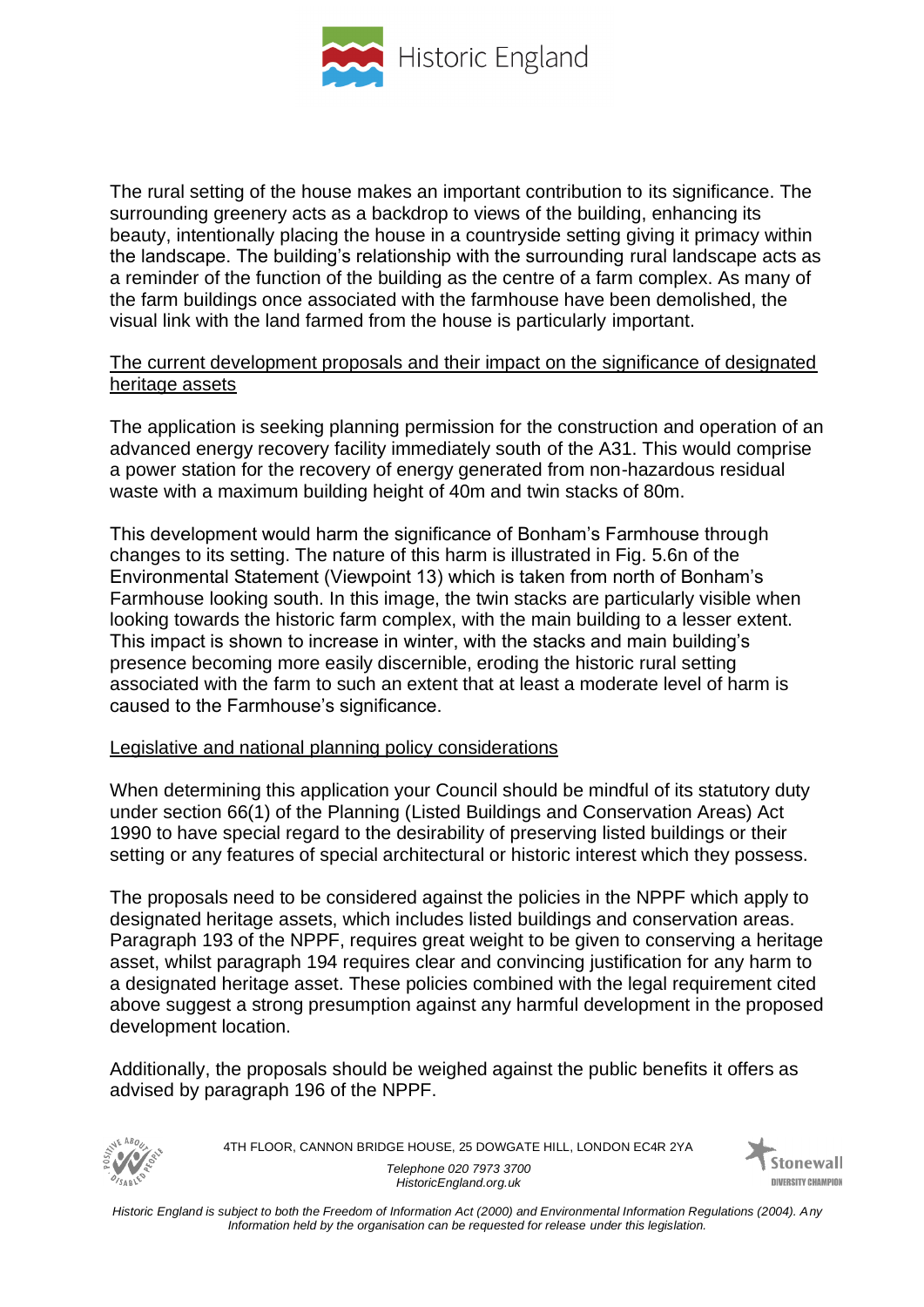

### The Hampshire Mineral and Waste Plan and The East Hampshire Local Plan

In reviewing the Hampshire Mineral and Waste Plan, adopted in October 2013, and the East Hampshire Local Plan, adopted May 2014, we note there is no allocation for an advanced energy recovery facility in the location proposed.

Policy 7 of the Hampshire Mineral and Waste Plan advises that 'minerals and waste development should protect and, wherever possible, enhance Hampshire's historic environment and heritage assets, both designated and non-designated, including the settings of these sites.' It continues to advise 'minerals and waste development should preserve or enhance the character or appearance of historical assets unless it is demonstrated that the need for and benefits of the development decisively outweigh these interests.'

#### **Conclusion**

We understand that a facility of the type proposed requires a certain building quantum and stacks to function. It is our understanding that there is no scope to alter the design to reduce or remove the harm we have identified by proposals. Consequently, locating such a facility in the location proposed will inevitably harm the significance of the grade II\* listed Bonham's Farmhouse. It is therefore for your Council to conclude whether the public benefits of such a plant outweigh the identified harm to this building as required by para 196 of the NPPF. We note Policy 7 of the Minerals and Waste plan requires these benefits to decisively out way the harm.

In weighing the public benefits your Council should be clear that the proposed facility is necessary and that this is the best (or least harmful) location for it, given the harm we have identified in the proposals. We do not identify any heritage benefits associated with the proposals to contribute to the weighing exercise.

The requirement of the 1990 Act to have special regard to the desirability of preserving a listed building and its setting and paragraph 193 of the NPPF to give great weight to the conservation of a designated heritage asset means that heritage issues raised by the proposal must be taken very seriously when your Council considers this application.

#### **Recommendation**

Historic England has concerns regarding the application on heritage grounds.

Your authority should take these representations into account in determining the application. If there are any material changes to the proposals, or you would like further advice, please contact us. Please advise us of the decision in due course.



4TH FLOOR, CANNON BRIDGE HOUSE, 25 DOWGATE HILL, LONDON EC4R 2YA *Telephone 020 7973 3700 HistoricEngland.org.uk*